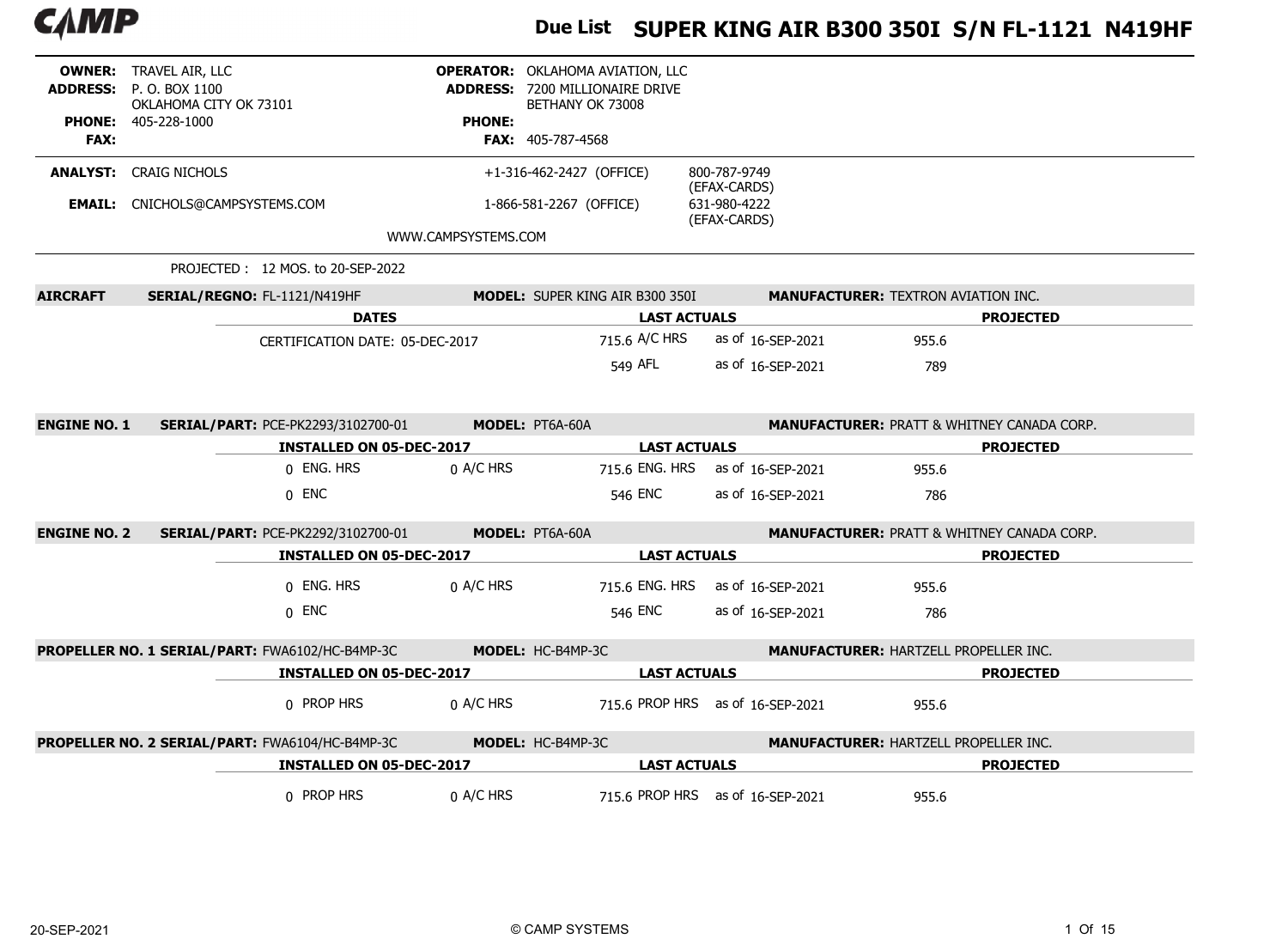

Operator: OKLAHOMA AVIATION, LLC Report Date: 20-SEP-2021

All Items

| <b>TASK NO</b> | <b>TASK DESCRIPTION</b>                                                                   | <b>UNIT</b>                                      | <b>INTERVAL</b> | TIME SINCE COMPLIANCE     | <b>NEXT DUE</b><br>(ENG/APU) A/C | <b>MAX LIMIT DISPOSITION</b> | <b>TIME REMAINING</b> | <b>EST. DUE</b>     |
|----------------|-------------------------------------------------------------------------------------------|--------------------------------------------------|-----------------|---------------------------|----------------------------------|------------------------------|-----------------------|---------------------|
| $+ 122120$     | <b>LUBRICATION LEFT OUTBOARD WING - 12 MONTH WING BOLT</b>                                |                                                  |                 |                           |                                  |                              |                       |                     |
| 12.070         | <b>REF: See Workcard</b>                                                                  | <b>MOS</b><br>12<br>HRS/MSC<br><b>AFL</b>        |                 | 12-OCT-2020<br>476<br>333 | 12-OCT-2021                      |                              | 22d                   | 12-OCT-2021         |
| $+ 122620$     | <b>LUBRICATION RIGHT OUTBOARD WING - 12 MONTH WING BOLT</b>                               |                                                  |                 |                           |                                  |                              |                       |                     |
| 12.070         | <b>REF: See Workcard</b>                                                                  | <b>MOS</b><br>12<br>HRS/MSC<br><b>AFL</b>        |                 | 12-OCT-2020<br>476<br>333 | 12-OCT-2021                      |                              | 22d                   | 12-OCT-2021         |
| $+252612$      | <b>INSPECT EMERGENCY LOCATOR TRANSMITTER</b>                                              |                                                  |                 |                           |                                  |                              |                       |                     |
| 25.010         | P/N: 453-5000-366<br>S/N: 252-02143<br><b>REF: See Workcard</b>                           | <b>MOS</b><br>12<br>HRS/MSC<br><b>AFL</b>        |                 | 12-OCT-2020<br>476<br>333 | 12-OCT-2021                      |                              | 22d                   | 12-OCT-2021         |
| $+252624$      | INSPECT EMERGENCY LOCATOR TRANSMITTER FOR LEAKAGE, CORROSION OR LOOSE LEADS (ELT BATTERY) |                                                  |                 |                           |                                  |                              |                       |                     |
|                | P/N: 453-5000-366<br>S/N: 252-02143<br>REF: AMM 25-60-01                                  | 12<br><b>MOS</b><br>HRS/MSC<br>AFL               | $+1m/1m$        | 12-OCT-2020<br>476<br>333 | 12-OCT-2021                      | 12-NOV-2021                  | 22d                   | $(+31)$ 12-OCT-2021 |
| $+252625$      | DETERMINE EMERGENCY LOCATOR TRANSMITTER REMAINING USEFUL LIFE (ELT BATTERY)               |                                                  |                 |                           |                                  |                              |                       |                     |
|                | P/N: 453-5000-366<br>S/N: 252-02143<br>REF: AMM 25-60-01                                  | <b>MOS</b><br>12<br>HRS/MSC<br><b>AFL</b>        | $+1m/1m$        | 12-OCT-2020<br>476<br>333 | 12-OCT-2021                      | 12-NOV-2021                  | 22d                   | $(+31)$ 12-OCT-2021 |
| $+262047$      | <b>COCKPIT FIRE EXTINGUISHER - PERFORM INSPECTION AND WEIGHT CHECK</b>                    |                                                  |                 |                           |                                  |                              |                       |                     |
|                | REF:                                                                                      | <b>MOS</b><br>12<br><b>HRS/MSC</b><br><b>AFL</b> | $+1m/1m$        | 12-OCT-2020<br>476<br>333 | 12-OCT-2021                      | 12-NOV-2021                  | 22d                   | $(+31)$ 12-OCT-2021 |

(xEXT) - Extension incorporated in the next due (s) - Suppressed Requirement +- FAA manual flag is set (EBT) - Estimated Base Time(EFF) - Effective C/W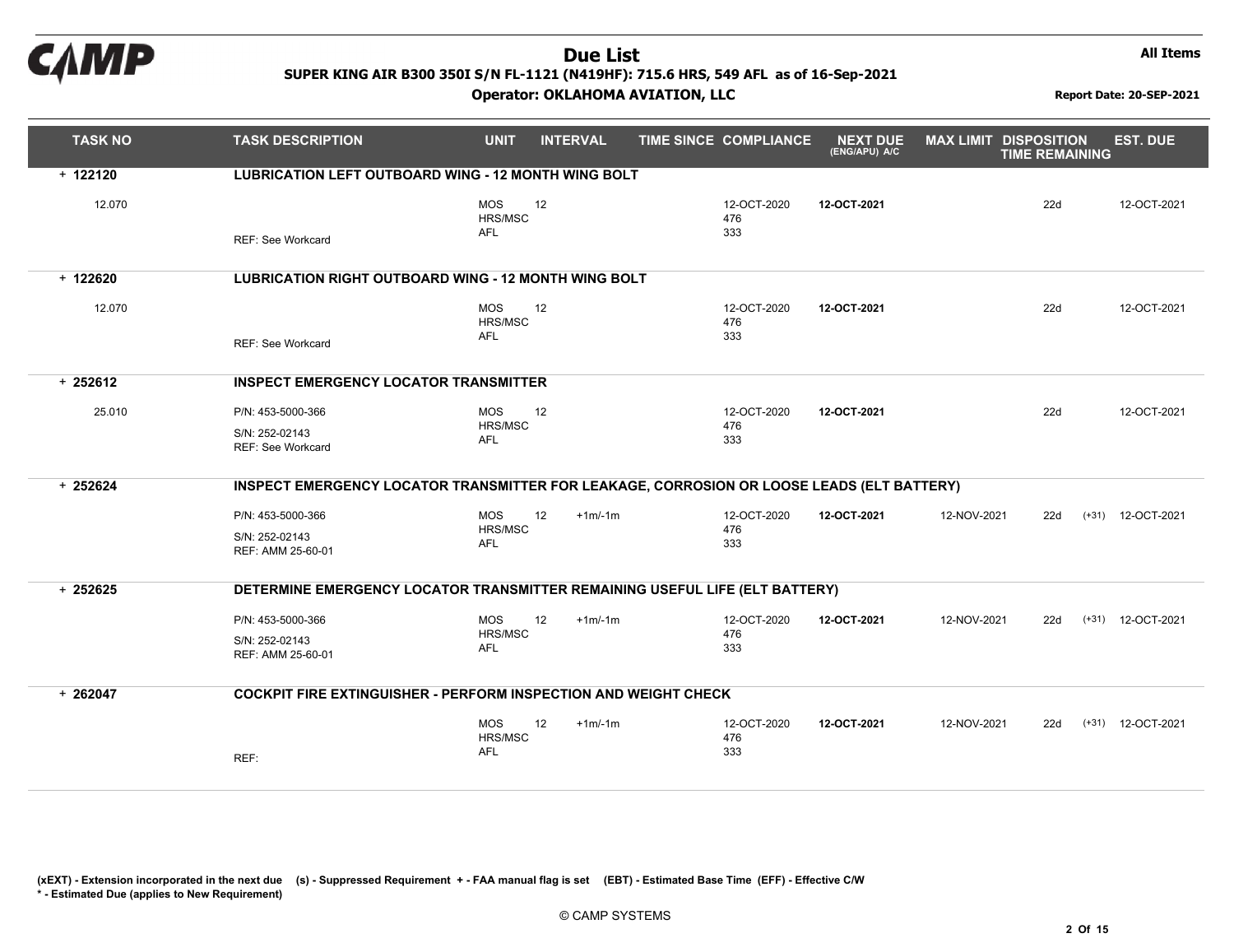

#### Operator: OKLAHOMA AVIATION, LLC Report Date: 20-SEP-2021

All Items

| <b>TASK NO</b> | <b>TASK DESCRIPTION</b>                                                                                                                    | <b>UNIT</b>                       | <b>INTERVAL</b> | <b>TIME SINCE COMPLIANCE</b> | <b>NEXT DUE</b><br>(ENG/APU) A/C | <b>MAX LIMIT DISPOSITION</b> | <b>TIME REMAINING</b> | <b>EST. DUE</b>     |
|----------------|--------------------------------------------------------------------------------------------------------------------------------------------|-----------------------------------|-----------------|------------------------------|----------------------------------|------------------------------|-----------------------|---------------------|
| $+262048$      | <b>CABIN FIRE EXTINGUSIHER - PERFORM INSPECTION AND WEIGHT CHECK</b>                                                                       |                                   |                 |                              |                                  |                              |                       |                     |
|                | $P/N$ : -<br>$S/N$ : -<br>REF: AMM 26-21-00                                                                                                | <b>MOS</b><br>HRS/MSC<br>AFL      | 12<br>$+1m/1m$  | 12-OCT-2020<br>476<br>333    | 12-OCT-2021                      | 12-NOV-2021                  | 22d                   | (+31) 12-OCT-2021   |
| $+332011$      | <b>REPLACE CABIN DOOR EMERGENCY EXIT SIGN BATTERY</b>                                                                                      |                                   |                 |                              |                                  |                              |                       |                     |
| 33.030         | <b>REF: See Workcard</b>                                                                                                                   | <b>MOS</b><br>HRS/MSC<br>AFL      | 12              | 12-OCT-2020<br>476<br>333    | 12-OCT-2021                      |                              | 22d                   | 12-OCT-2021         |
| $+332012$      | REPLACE EMERGENCY DOOR EXIT SIGN BATTERY                                                                                                   |                                   |                 |                              |                                  |                              |                       |                     |
| 33.030         | REF: See Workcard                                                                                                                          | <b>MOS</b><br>HRS/MSC<br>AFL      | 12              | 12-OCT-2020<br>476<br>333    | 12-OCT-2021                      |                              | 22d                   | 12-OCT-2021         |
| $+200005$      | INSPECT PILOT'S FUEL CONTROL PANEL AND LOWER PANEL, COPILOT'S CIRCUIT BREAKER PANEL AND OTHER<br>WIRING CIRCUITRY BELOW THE STORM WINDOWS. |                                   |                 |                              |                                  |                              |                       |                     |
| 33.070         | REF: See Workcard                                                                                                                          | <b>MOS</b><br>HRS/MSC<br>AFL      | 12<br>$+1m/1m$  | 16-OCT-2020<br>476<br>333    | 16-OCT-2021                      | 16-NOV-2021                  | 26d                   | $(+31)$ 16-OCT-2021 |
| $+201400$      | <b>INSPECT CONTROL LOCK</b>                                                                                                                |                                   |                 |                              |                                  |                              |                       |                     |
|                | <b>REF: GENERIC NO REF</b>                                                                                                                 | <b>MOS</b><br>HRS/MSC<br>AFL      | 12<br>$+1m/1m$  | 16-OCT-2020<br>476<br>333    | 16-OCT-2021                      | 16-NOV-2021                  | 26d                   | $(+31)$ 16-OCT-2021 |
| $+342021$      | STANDBY POWER SUPPLY PERIODIC CHECK ELECTRONIC STANDBY INSTRUMENT SYSTEM (ESIS) BATTERY<br>(PS835D)                                        |                                   |                 |                              |                                  |                              |                       |                     |
| 34.510         | P/N: 501-1228-04<br>S/N: 86864<br><b>REF: See Workcard</b>                                                                                 | <b>MOS</b><br>6<br>HRS/MSC<br>AFL |                 | 16-APR-2021<br>609<br>438    | 16-OCT-2021                      |                              | 26d                   | 16-OCT-2021         |

(xEXT) - Extension incorporated in the next due (s) - Suppressed Requirement +- FAA manual flag is set (EBT) - Estimated Base Time(EFF) - Effective C/W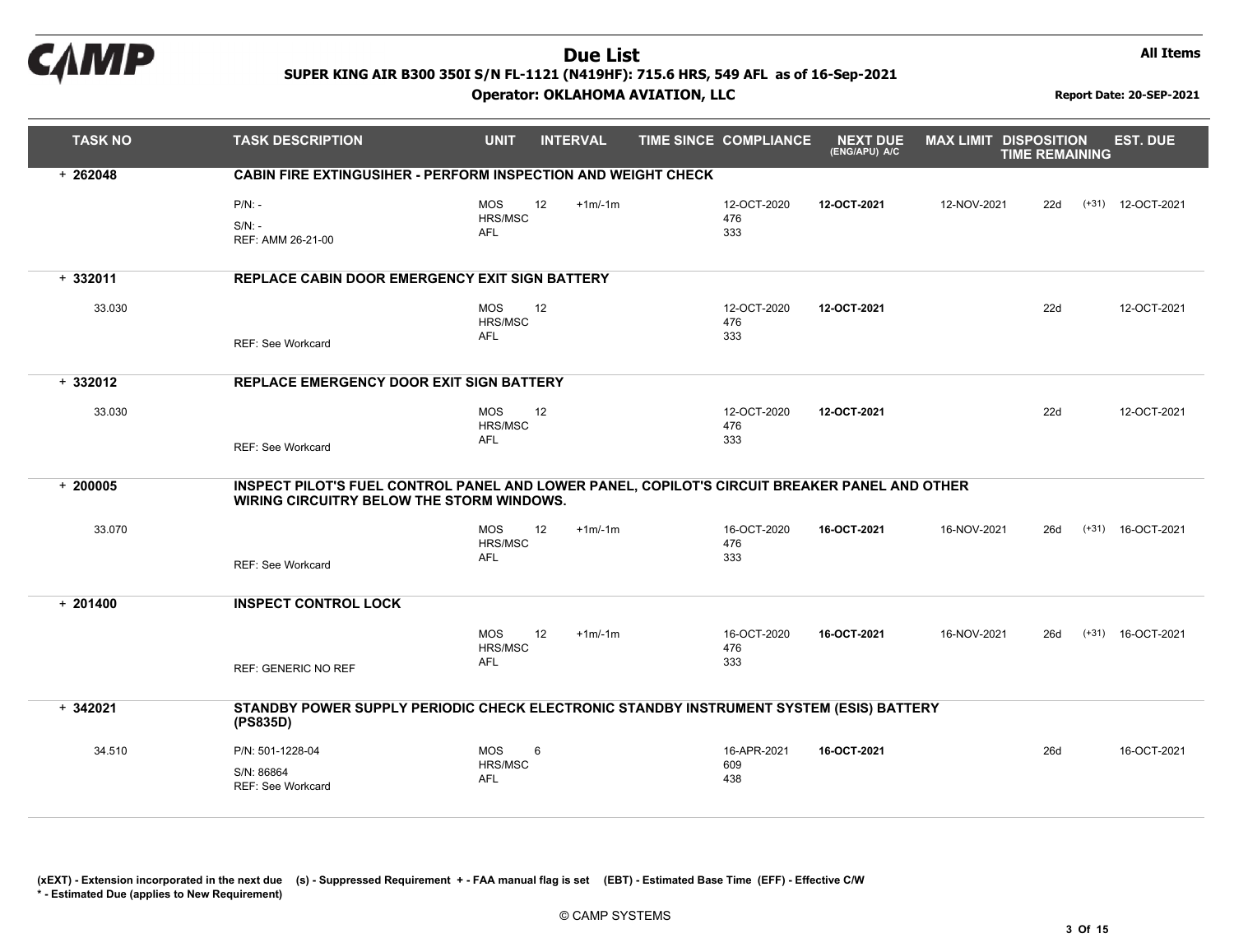

#### Operator: OKLAHOMA AVIATION, LLC Report Date: 20-SEP-2021

All Items

| <b>TASK NO</b> | <b>TASK DESCRIPTION</b>                                                                         | <b>UNIT</b>                               | <b>INTERVAL</b> | TIME SINCE COMPLIANCE        | <b>NEXT DUE</b><br>(ENG/APU) A/C | <b>MAX LIMIT DISPOSITION</b> | <b>TIME REMAINING</b> | <b>EST. DUE</b>     |
|----------------|-------------------------------------------------------------------------------------------------|-------------------------------------------|-----------------|------------------------------|----------------------------------|------------------------------|-----------------------|---------------------|
| $+342023$      | STANDBY POWER SUPPLY CAPACITY TEST ELECTRONIC STANDBY INSTRUMENT SYSTEM (ESIS) BATTERY (PS835D) |                                           |                 |                              |                                  |                              |                       |                     |
| 34.510         | P/N: 501-1228-04<br>S/N: 86864<br><b>REF: See Workcard</b>                                      | <b>MOS</b><br>12<br>HRS/MSC<br>AFL        | $+1m/1m$        | 16-OCT-2020<br>476<br>333    | 16-OCT-2021                      | 16-NOV-2021                  | 26d                   | $(+31)$ 16-OCT-2021 |
| $+ 562104$     | PERFORM LEFT HAND ELECTRONIC WINDOW SHADE EMERGENCY POWER SUPPLY BATTERY CAPACITY CHECK         |                                           |                 |                              |                                  |                              |                       |                     |
|                | <b>REF: See Workcard</b>                                                                        | 12<br><b>MOS</b><br>HRS/MSC<br>AFL        | $+1m/1m$        | 16-OCT-2020<br>476<br>333    | 16-OCT-2021                      | 16-NOV-2021                  | 26d                   | $(+31)$ 16-OCT-2021 |
| $+ 562105$     | PERFORM RIGHT HAND ELECTRONIC WINDOW SHADE EMERGENCY POWER SUPPLY BATTERY CAPACITY CHECK        |                                           |                 |                              |                                  |                              |                       |                     |
|                | REF: AMM 56-21-00                                                                               | <b>MOS</b><br>12<br>HRS/MSC<br>AFL        | $+1m/1m$        | 16-OCT-2020<br>476<br>333    | 16-OCT-2021                      | 16-NOV-2021                  | 26d                   | $(+31)$ 16-OCT-2021 |
| $+211105$      | PERFORM CABIN ALTITUDE WARNING PRESSURE SWITCH CHECK                                            |                                           |                 |                              |                                  |                              |                       |                     |
| 21.220         | P/N: PN<br>S/N: SN-UNKNOWN<br>REF: AMM 21-30-11                                                 | MOS<br>12<br>HRS/MSC<br><b>AFL</b>        | $+1m/1m$        | 11-NOV-2020<br>506.30<br>362 | 11-NOV-2021                      | 11-DEC-2021                  | 52d                   | $(+30)$ 11-NOV-2021 |
| $+350670$      | PERFORM BAROMETRIC PRESSURE SWITCH CHECK                                                        |                                           |                 |                              |                                  |                              |                       |                     |
| 35.050         | P/N: 101-384028-43<br>S/N: 6188<br><b>REF: See Workcard</b>                                     | 12<br><b>MOS</b><br>HRS/MSC<br>AFL        | $+1m/1m$        | 11-NOV-2020<br>506.30<br>362 | 11-NOV-2021                      | 11-DEC-2021                  | 52d                   | (+30) 11-NOV-2021   |
| $+352116$      | <b>INSPECT CABIN MASKS</b>                                                                      |                                           |                 |                              |                                  |                              |                       |                     |
|                | REF: AMM 35-20-05                                                                               | 12<br><b>MOS</b><br>HRS/MSC<br><b>AFL</b> | $+12d-12d$      | 20-NOV-2020<br>511.70<br>368 | 20-NOV-2021                      | 26-DEC-2021                  | 61d                   | (+36) 20-NOV-2021   |

(xEXT) - Extension incorporated in the next due (s) - Suppressed Requirement +- FAA manual flag is set (EBT) - Estimated Base Time(EFF) - Effective C/W

\* - Estimated Due (applies to New Requirement)

© CAMP SYSTEMS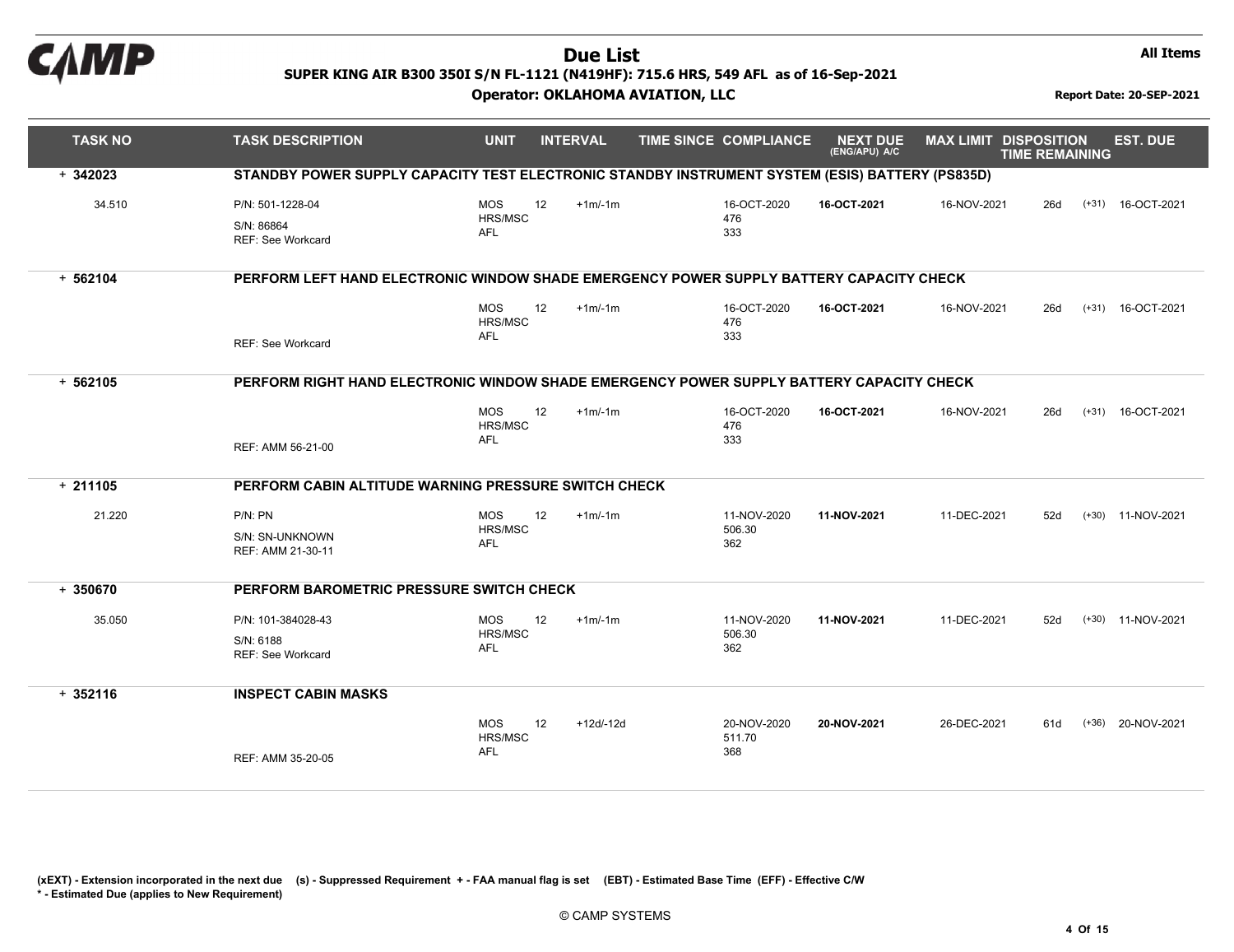

All Items

| <b>TASK NO</b> | <b>TASK DESCRIPTION</b>                                                              | <b>UNIT</b>                                     | <b>INTERVAL</b> | TIME SINCE COMPLIANCE               | <b>NEXT DUE</b><br>(ENG/APU) A/C | <b>MAX LIMIT DISPOSITION</b> | <b>TIME REMAINING</b> |         | <b>EST. DUE</b> |
|----------------|--------------------------------------------------------------------------------------|-------------------------------------------------|-----------------|-------------------------------------|----------------------------------|------------------------------|-----------------------|---------|-----------------|
| $+ 122080$     | <b>LUBRICATE DOWNLOCK HOOKS AND PIN CONTACT AREAS</b>                                |                                                 |                 |                                     |                                  |                              |                       |         |                 |
| 12.080         | REF: AMM 12-20-11                                                                    | <b>MOS</b><br>HRS/MSC 800<br><b>AFL</b>         | 24              | 04-DEC-2019<br>392<br>275           | 04-DEC-2021<br>1192              |                              | 75d<br>476.4          |         | 04-DEC-2021     |
| $+313013$      | DIGITAL FLIGHT DATA RECORDER UNDERWATER LOCATOR BEACON FUNCTION TEST                 |                                                 |                 |                                     |                                  |                              |                       |         |                 |
|                | REF: AMM 31-30-03                                                                    | <b>MOS</b><br><b>HRS/MSC</b><br><b>AFL</b>      | 24<br>$+2m/2m$  | 04-DEC-2019<br>392<br>275           | 04-DEC-2021                      | 04-FEB-2022                  | 75d                   | $(+62)$ | 04-DEC-2021     |
| $+050040$      | <b>ACCOMPLISH PHASE 4 INSPECTION</b>                                                 |                                                 |                 |                                     |                                  |                              |                       |         |                 |
| 05.040         | REF: AMM 05-21-04                                                                    | <b>MOS</b><br>HRS/MSC 800<br><b>AFL</b>         | 48<br>$+20/-20$ | 05-DEC-2017<br>$\Omega$<br>$\Omega$ | 05-DEC-2021<br>800               | 820                          | 76d<br>84.4           | $(+20)$ | 05-DEC-2021     |
|                |                                                                                      |                                                 |                 |                                     |                                  |                              |                       |         |                 |
| $+ 122130$     | <b>LUBRICATION - AUTOPILOT SERVOS - RUDDER SERVO AND MOUNT</b>                       |                                                 |                 |                                     |                                  |                              |                       |         |                 |
|                | REF: AMM 22-10-11                                                                    | <b>MOS</b><br><b>HRS/MSC 6500</b><br><b>AFL</b> | 48              | (EFF)                               | 05-DEC-2021<br>6500              |                              | 76d<br>5784.4         |         | 05-DEC-2021     |
| $+350671$      | REPLACE PASSENGER OXYGEN SHUTOFF VALVE PACKINGS                                      |                                                 |                 |                                     |                                  |                              |                       |         |                 |
| 35.020         | <b>REF: See Workcard</b>                                                             | <b>MOS</b><br>HRS/MSC<br>AFL                    | 48              | 05-DEC-2017<br>0<br>$\mathbf 0$     | 05-DEC-2021                      |                              | 76d                   |         | 05-DEC-2021     |
| $+231159$      | OPERATIONAL TEST COCKPIT VOICE RECORDER UNDERWATER LOCATOR BEACON BATTERIES AND UNIT |                                                 |                 |                                     |                                  |                              |                       |         |                 |
| 23.010         | REF: AMM 23-70-11                                                                    | <b>MOS</b><br>HRS/MSC<br>AFL                    | 24              | 18-DEC-2019<br>409.20<br>285        | 18-DEC-2021                      |                              | 89d                   |         | 18-DEC-2021     |

(xEXT) - Extension incorporated in the next due (s) - Suppressed Requirement +- FAA manual flag is set (EBT) - Estimated Base Time(EFF) - Effective C/W

\* - Estimated Due (applies to New Requirement)

© CAMP SYSTEMS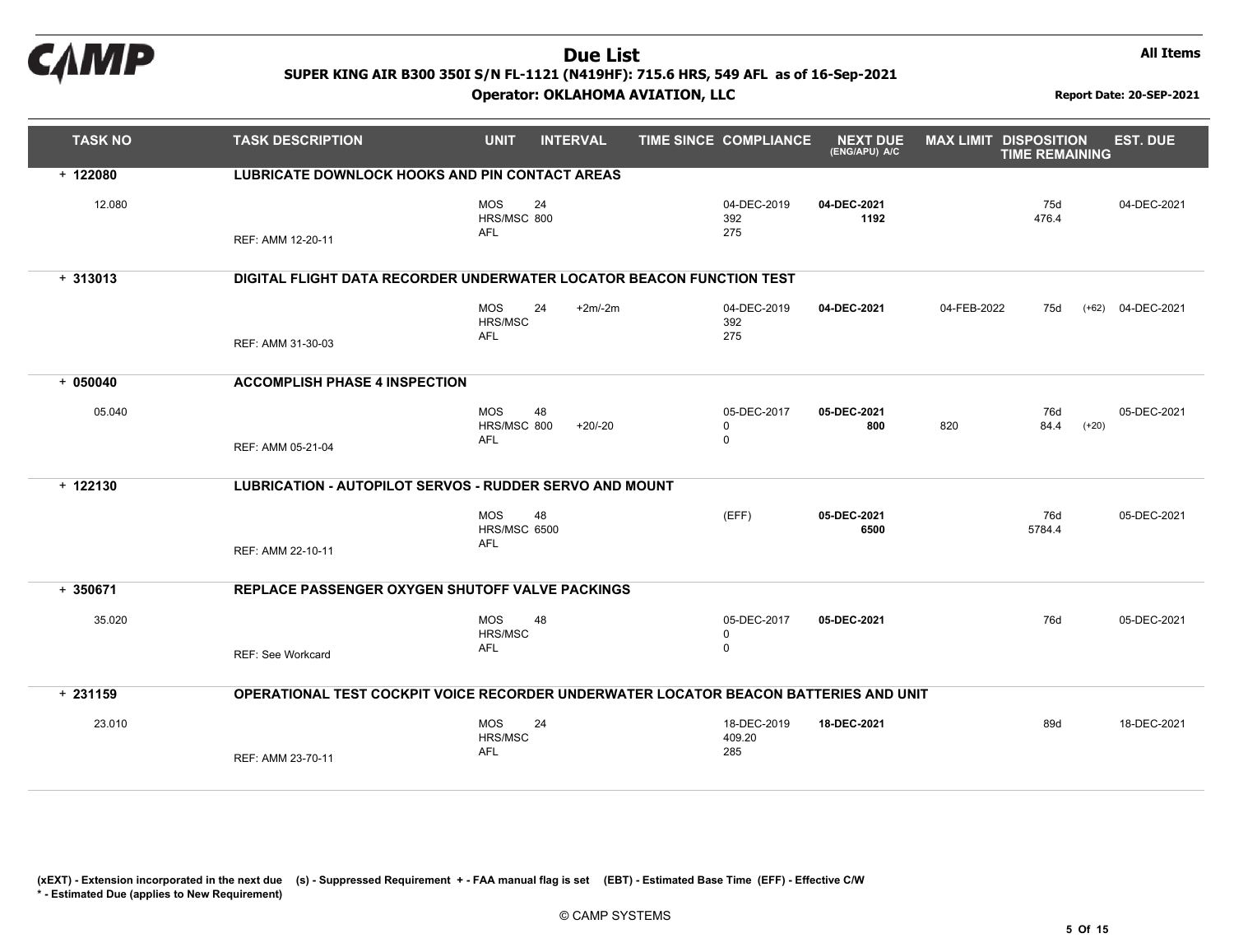

All Items

| <b>TASK NO</b>       | <b>TASK DESCRIPTION</b>                                           | <b>UNIT</b>                             | <b>INTERVAL</b> | TIME SINCE COMPLIANCE                     | <b>NEXT DUE</b><br>(ENG/APU) A/C | <b>MAX LIMIT DISPOSITION</b> | <b>TIME REMAINING</b> | <b>EST. DUE</b>        |
|----------------------|-------------------------------------------------------------------|-----------------------------------------|-----------------|-------------------------------------------|----------------------------------|------------------------------|-----------------------|------------------------|
| $+ 122050$<br>12.020 | <b>LUBRICATION 400 HOUR</b><br><b>REF: GENERIC NO REF</b>         | <b>MOS</b><br>HRS/MSC 400<br>AFL        |                 | 04-DEC-2019<br>392<br>275                 | 792                              |                              | 76.4                  | 14-JAN-2022            |
| $+ 122070$<br>12.040 | <b>LUBRICATION 800 HOUR</b><br><b>REF: GENERIC NO REF</b>         | <b>MOS</b><br>HRS/MSC 800<br>AFL        |                 | 05-DEC-2017<br>$\mathsf 0$<br>0           | 800                              |                              | 84.4                  | 26-JAN-2022            |
| $+301070$            | <b>REPLACE WINDOW DEFOG FILTERS</b><br>REF: AMM 30-40-11          | <b>MOS</b><br>HRS/MSC 800<br>AFL        |                 | (EFF)                                     | 800                              |                              | 84.4                  | 26-JAN-2022            |
| $+373106$<br>37.010  | <b>REPLACE INSTRUMENT AIR FILTERS</b><br><b>REF: See Workcard</b> | <b>MOS</b><br>HRS/MSC 800<br>AFL        |                 | 05-DEC-2017<br>$\mathbf 0$<br>$\mathbf 0$ | 800                              |                              | 84.4                  | 26-JAN-2022            |
| $+057010$            | <b>NO. 2 ENGINE - MINOR</b><br>REF: EMM 72-00-00                  | <b>MOS</b><br>HRS/MSC 200<br><b>ENC</b> | $+10%$          | 16-APR-2021<br>609<br>435                 | (809) 809                        | 829                          | 93.4                  | 09-FEB-2022<br>$(+20)$ |
| $+057010$            | <b>NO. 1 ENGINE - MINOR</b><br>REF: EMM 72-00-00                  | <b>MOS</b><br>HRS/MSC 200<br><b>ENC</b> | $+10%$          | 16-APR-2021<br>609<br>435                 | (809) 809                        | 829                          | 93.4                  | 09-FEB-2022<br>$(+20)$ |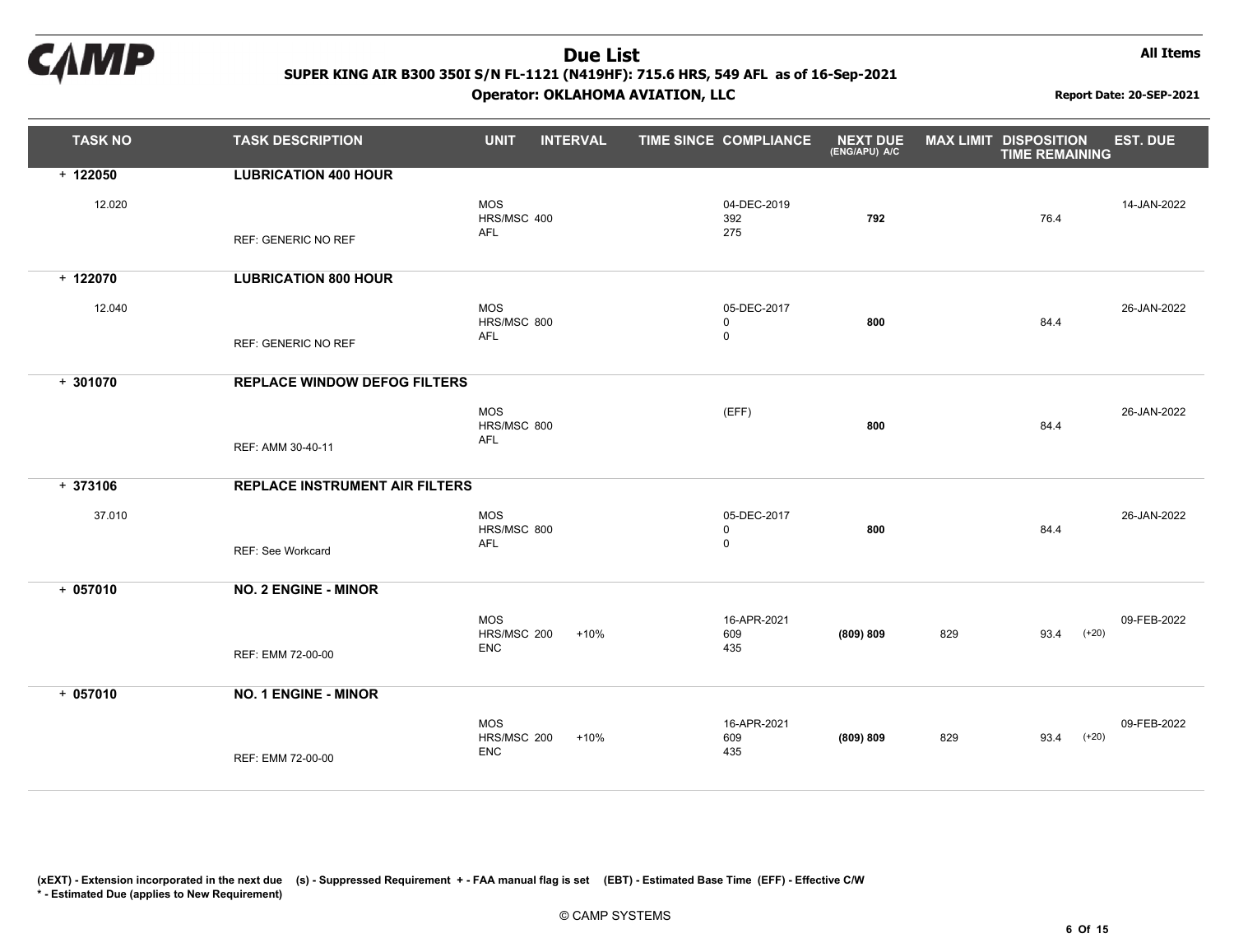

All Items

| <b>TASK NO</b> | <b>TASK DESCRIPTION</b>                                      | <b>UNIT</b>                                   | <b>INTERVAL</b>         | <b>TIME SINCE COMPLIANCE</b> | <b>NEXT DUE</b><br>(ENG/APU) A/C | <b>MAX LIMIT DISPOSITION</b> | <b>TIME REMAINING</b> |                    | <b>EST. DUE</b> |
|----------------|--------------------------------------------------------------|-----------------------------------------------|-------------------------|------------------------------|----------------------------------|------------------------------|-----------------------|--------------------|-----------------|
| $+ 122030$     | <b>LUBRICATION 200 HOUR</b>                                  |                                               |                         |                              |                                  |                              |                       |                    |                 |
| 12.010         | <b>REF: GENERIC NO REF</b>                                   | <b>MOS</b><br>HRS/MSC 200<br>AFL              |                         | 16-APR-2021<br>609<br>438    | 809                              |                              | 93.4                  |                    | 09-FEB-2022     |
| $+221040$      | PERFORM AUTOPILOT DISCONNECT AURAL WARNING OPERATION CHECK   |                                               |                         |                              |                                  |                              |                       |                    |                 |
|                | REF: AMM 22-10-25                                            | <b>MOS</b><br>HRS/MSC 200<br><b>AFL</b>       | $+20/20$                | 16-APR-2021<br>609<br>438    | 809                              | 829                          | 93.4                  | $(+20)$            | 09-FEB-2022     |
| $+221045$      | PERFORM STALL WARNING - AUTOPILOT DISCONNECT OPERATION CHECK |                                               |                         |                              |                                  |                              |                       |                    |                 |
|                | REF: AMM 22-10-27                                            | <b>MOS</b><br>HRS/MSC 200<br><b>AFL</b>       | $+20/-20$               | 16-APR-2021<br>609<br>438    | 809                              | 829                          | 93.4                  | $(+20)$            | 09-FEB-2022     |
| $+243100$      | <b>EMERGENCY CAPACITY TEST MAIN BATTERY</b>                  |                                               |                         |                              |                                  |                              |                       |                    |                 |
| 24.010         | P/N: RG-380E/44K<br>S/N: 40885172<br><b>REF: GENERIC CMM</b> | <b>MOS</b><br>12<br>HRS/MSC 200<br>AFL        | $+25d/25d$<br>+20%/-20% | 16-APR-2021<br>609<br>438    | 16-APR-2022<br>809               | 11-MAY-2022<br>849           | 208d<br>93.4          | $(+25)$<br>$(+40)$ | 09-FEB-2022     |
| $+ 530170$     | <b>INSPECT RAISBECK DUAL AFT BODY STRAKES</b>                |                                               |                         |                              |                                  |                              |                       |                    |                 |
| 53.060         | REF:                                                         | <b>MOS</b><br>12<br>HRS/MSC 200<br>AFL        | $+25d/25d$<br>+20%/-20% | 16-APR-2021<br>609<br>438    | 16-APR-2022<br>809               | 11-MAY-2022<br>849           | 208d<br>93.4          | $(+25)$<br>$(+40)$ | 09-FEB-2022     |
| $+ 573040$     | <b>INSPECT RAISBECK NACELLE/WING LOCKERS</b>                 |                                               |                         |                              |                                  |                              |                       |                    |                 |
| 57.150         | REF:                                                         | <b>MOS</b><br>12<br>HRS/MSC 200<br><b>AFL</b> | +20%/-20%               | 16-APR-2021<br>609<br>438    | 16-APR-2022<br>809               | 849                          | 208d<br>93.4          | $(+40)$            | 09-FEB-2022     |

(xEXT) - Extension incorporated in the next due (s) - Suppressed Requirement +- FAA manual flag is set (EBT) - Estimated Base Time(EFF) - Effective C/W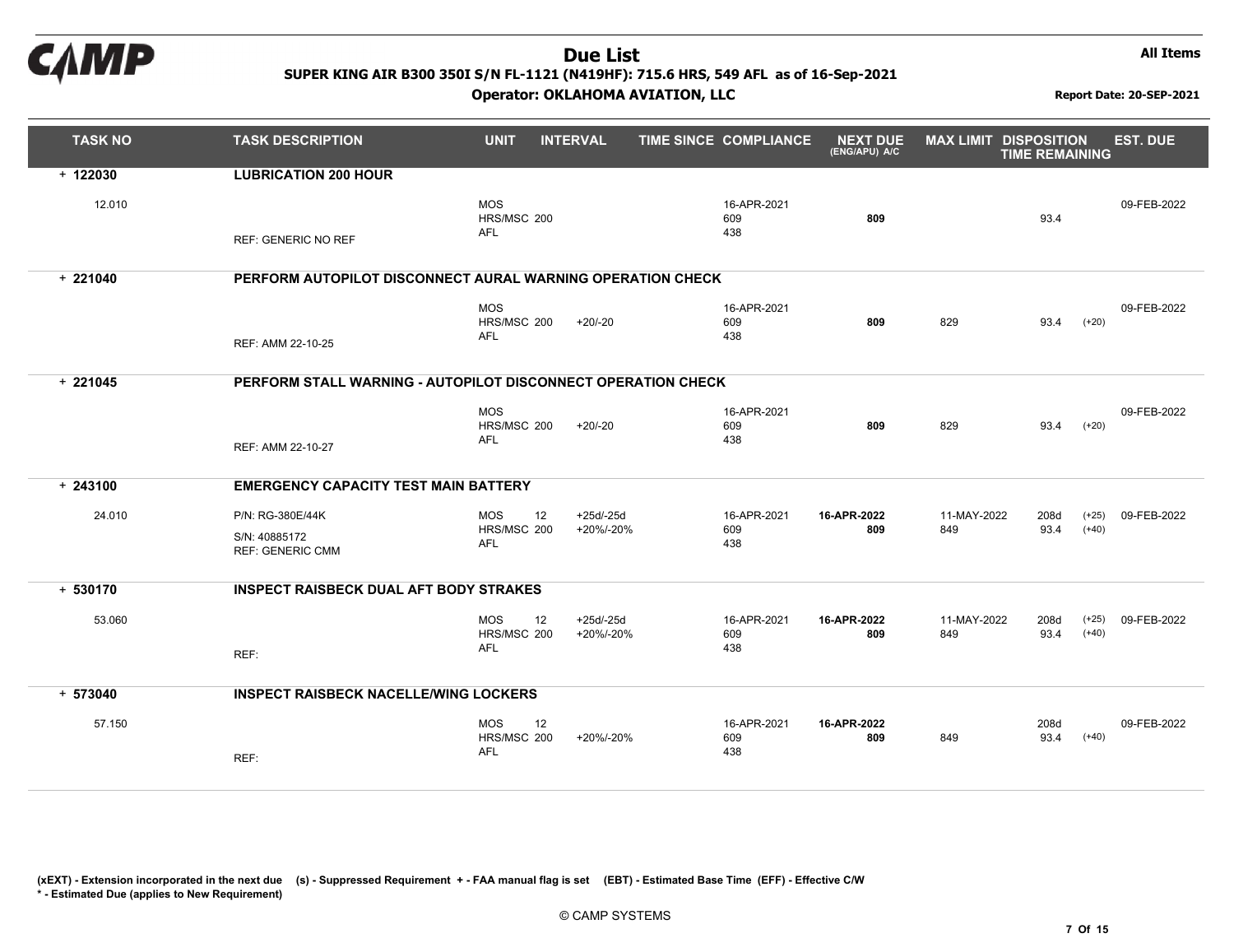

#### Operator: OKLAHOMA AVIATION, LLC Report Date: 20-SEP-2021

All Items

| <b>TASK NO</b> | <b>TASK DESCRIPTION</b>                                                                                                              | <b>UNIT</b>                             | <b>INTERVAL</b> | <b>TIME SINCE COMPLIANCE</b> | <b>NEXT DUE</b><br>(ENG/APU) A/C | <b>MAX LIMIT DISPOSITION</b> | <b>TIME REMAINING</b> |         | <b>EST. DUE</b> |
|----------------|--------------------------------------------------------------------------------------------------------------------------------------|-----------------------------------------|-----------------|------------------------------|----------------------------------|------------------------------|-----------------------|---------|-----------------|
| $+733010$      | NO. 2 ENGINE - PNEUMATIC SYSTEM - CLEAN THE (P3) FILTER, DEPENDENT ON CONDITION, SERVICE EXPERIENCE<br><b>OR ENVIRONMENT</b>         |                                         |                 |                              |                                  |                              |                       |         |                 |
|                | REF: EMM 73-10-07                                                                                                                    | <b>MOS</b><br>HRS/MSC 200<br><b>ENC</b> | $+10%$          | 16-APR-2021<br>609<br>435    | (809) 809                        | 829                          | 93.4                  | $(+20)$ | 09-FEB-2022     |
| $+733010$      | NO. 1 ENGINE - PNEUMATIC SYSTEM - CLEAN THE (P3) FILTER, DEPENDENT ON CONDITION, SERVICE EXPERIENCE<br><b>OR ENVIRONMENT</b>         |                                         |                 |                              |                                  |                              |                       |         |                 |
|                | REF: EMM 73-10-07                                                                                                                    | <b>MOS</b><br>HRS/MSC 200<br><b>ENC</b> | $+10%$          | 16-APR-2021<br>609<br>435    | (809) 809                        | 829                          | 93.4                  | $(+20)$ | 09-FEB-2022     |
| $+ 733040$     | NO. 2 ENGINE - CLEAN AND EXAMINE P3 FILTER DRAIN VALVE HOUSING ASSEMBLY                                                              |                                         |                 |                              |                                  |                              |                       |         |                 |
|                | REF: GENERIC NO REF                                                                                                                  | <b>MOS</b><br>HRS/MSC 200<br><b>ENC</b> | $+10%$          | 16-APR-2021<br>609<br>435    | (809) 809                        | 829                          | 93.4                  | $(+20)$ | 09-FEB-2022     |
| $+ 733040$     | NO. 1 ENGINE - CLEAN AND EXAMINE P3 FILTER DRAIN VALVE HOUSING ASSEMBLY                                                              |                                         |                 |                              |                                  |                              |                       |         |                 |
|                | <b>REF: GENERIC NO REF</b>                                                                                                           | <b>MOS</b><br>HRS/MSC 200<br><b>ENC</b> | $+10%$          | 16-APR-2021<br>609<br>435    | (809) 809                        | 829                          | 93.4                  | $(+20)$ | 09-FEB-2022     |
| $+ 790060$     | NO. 2 ENGINE - EXAMINE THE OIL FILTER AND SECONDARY SCREEN (COARSE HATTYPE SCREEN ATTACHED TO THE<br><b>INNER END OF THE FILTER)</b> |                                         |                 |                              |                                  |                              |                       |         |                 |
|                | REF: EMM 79-20-02                                                                                                                    | <b>MOS</b><br>HRS/MSC 200<br><b>ENC</b> |                 | 16-APR-2021<br>609<br>435    | (809) 809                        |                              | 93.4                  |         | 09-FEB-2022     |
| $+ 790060$     | NO. 1 ENGINE - EXAMINE THE OIL FILTER AND SECONDARY SCREEN (COARSE HATTYPE SCREEN ATTACHED TO THE<br><b>INNER END OF THE FILTER)</b> |                                         |                 |                              |                                  |                              |                       |         |                 |
|                | REF: EMM 79-20-02                                                                                                                    | <b>MOS</b><br>HRS/MSC 200<br><b>ENC</b> |                 | 16-APR-2021<br>609<br>435    | (809) 809                        |                              | 93.4                  |         | 09-FEB-2022     |

(xEXT) - Extension incorporated in the next due (s) - Suppressed Requirement +- FAA manual flag is set (EBT) - Estimated Base Time(EFF) - Effective C/W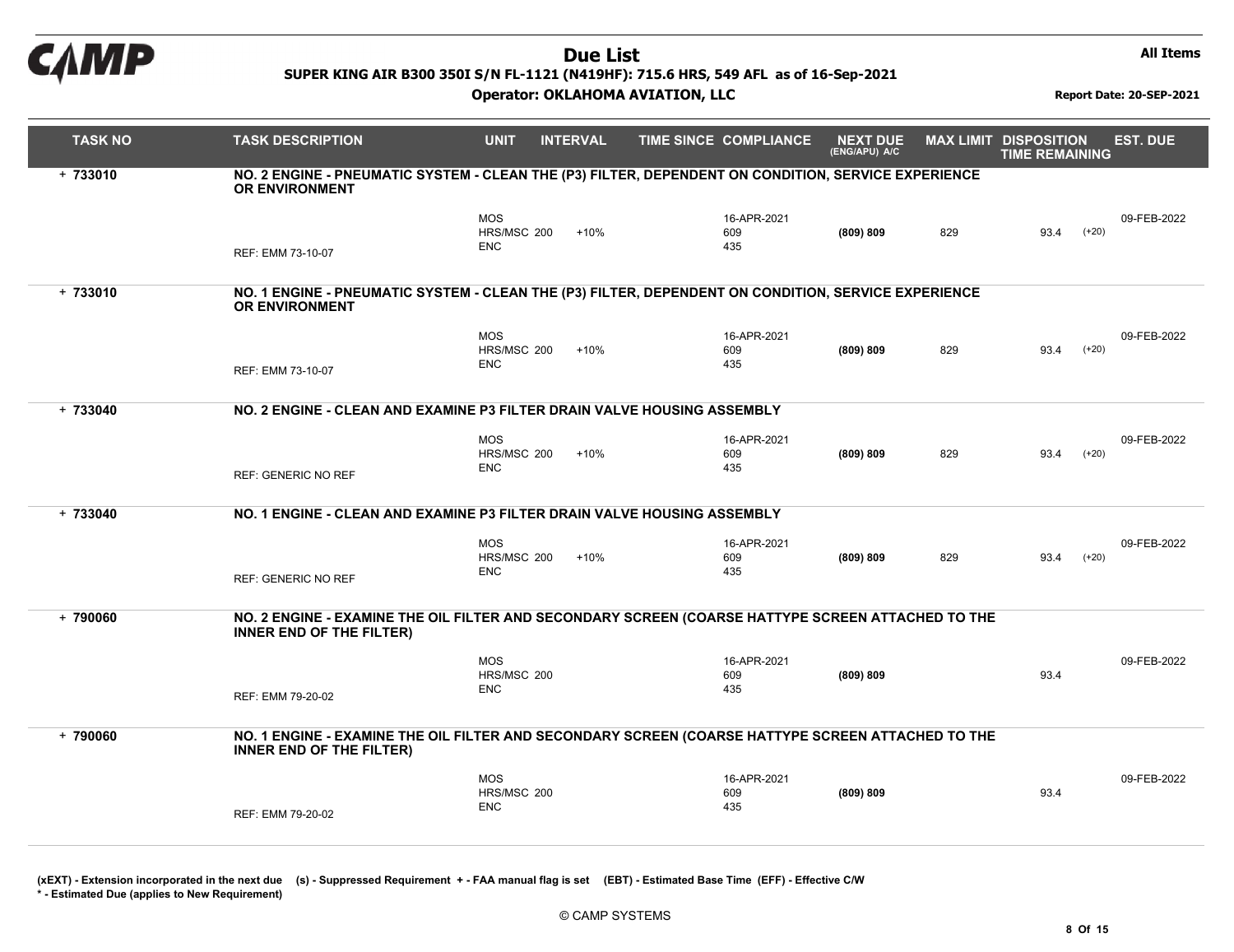

#### Operator: OKLAHOMA AVIATION, LLC Report Date: 20-SEP-2021

All Items

| <b>TASK NO</b> | <b>TASK DESCRIPTION</b>                                  | <b>UNIT</b>                             | <b>INTERVAL</b> | <b>TIME SINCE COMPLIANCE</b> | <b>NEXT DUE</b><br>(ENG/APU) A/C | <b>MAX LIMIT DISPOSITION</b> | <b>TIME REMAINING</b> | <b>EST. DUE</b>        |
|----------------|----------------------------------------------------------|-----------------------------------------|-----------------|------------------------------|----------------------------------|------------------------------|-----------------------|------------------------|
| + 790092       | NO. 2 ENGINE - CHECK OIL SCAVANGE PUMP HOUSING FOR LEAKS |                                         |                 |                              |                                  |                              |                       |                        |
|                | <b>REF: GENERIC NO REF</b>                               | <b>MOS</b><br>HRS/MSC 200<br><b>ENC</b> |                 | 16-APR-2021<br>609<br>435    | (809) 809                        |                              | 93.4                  | 09-FEB-2022            |
| $+ 790092$     | NO. 1 ENGINE - CHECK OIL SCAVANGE PUMP HOUSING FOR LEAKS |                                         |                 |                              |                                  |                              |                       |                        |
|                | <b>REF: GENERIC NO REF</b>                               | <b>MOS</b><br>HRS/MSC 200<br><b>ENC</b> |                 | 16-APR-2021<br>609<br>435    | (809) 809                        |                              | 93.4                  | 09-FEB-2022            |
| 615010         | NO. 1 PROPELLER - INSPECTION DE-ICE SYSTEM               |                                         |                 |                              |                                  |                              |                       |                        |
|                |                                                          | <b>MOS</b><br>HRS/MSC 100               |                 | 13-SEP-2021<br>712.80        | (812.80) 812.80                  |                              | 97.2                  | 14-FEB-2022            |
|                | REF:                                                     |                                         |                 |                              |                                  |                              |                       |                        |
| 615010         | NO. 2 PROPELLER - INSPECTION DE-ICE SYSTEM               |                                         |                 |                              |                                  |                              |                       |                        |
|                |                                                          | <b>MOS</b><br>HRS/MSC 100               |                 | 13-SEP-2021<br>712.80        | (812.80) 812.80                  |                              | 97.2                  | 14-FEB-2022            |
|                | REF:                                                     |                                         |                 |                              |                                  |                              |                       |                        |
| $+710030$      | NO. 2 ENGINE - BORESCOPE HOT SECTION                     |                                         |                 |                              |                                  |                              |                       |                        |
|                | REF: EMM 72-00-00                                        | <b>MOS</b><br>HRS/MSC 400<br><b>ENC</b> | $+10%$          | 03-FEB-2020<br>414.50<br>291 | (814.50) 814.50                  | 854.5                        | 98.9                  | 17-FEB-2022<br>$(+40)$ |
| $+710030$      | NO. 1 ENGINE - BORESCOPE HOT SECTION                     |                                         |                 |                              |                                  |                              |                       |                        |
|                | REF: EMM 72-00-00                                        | <b>MOS</b><br>HRS/MSC 400<br><b>ENC</b> | $+10%$          | 03-FEB-2020<br>414.50<br>291 | (814.50) 814.50                  | 854.5                        | 98.9                  | 17-FEB-2022<br>$(+40)$ |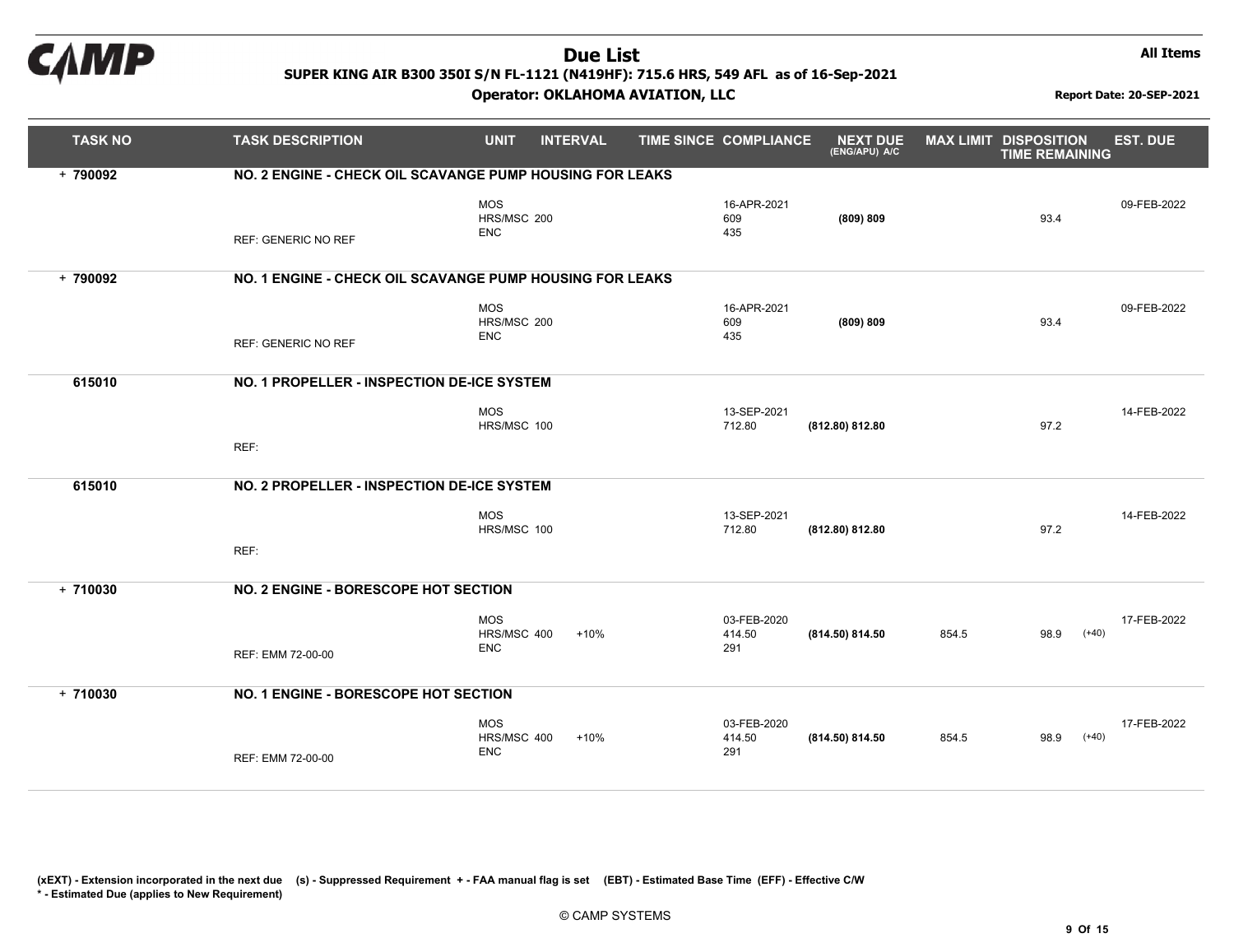

#### Operator: OKLAHOMA AVIATION, LLC Report Date: 20-SEP-2021

All Items

| <b>TASK NO</b> | <b>TASK DESCRIPTION</b>                                   | <b>UNIT</b>                             | <b>INTERVAL</b> | TIME SINCE COMPLIANCE        | <b>NEXT DUE</b><br>(ENG/APU) A/C | <b>MAX LIMIT DISPOSITION</b> | <b>TIME REMAINING</b> |         | <b>EST. DUE</b> |
|----------------|-----------------------------------------------------------|-----------------------------------------|-----------------|------------------------------|----------------------------------|------------------------------|-----------------------|---------|-----------------|
| $+731020$      | NO. 2 ENGINE - CLEAN FUEL NOZZLES                         |                                         |                 |                              |                                  |                              |                       |         |                 |
|                | REF: EMM 73-10-05                                         | <b>MOS</b><br>HRS/MSC 400<br><b>ENC</b> | $+10%$          | 03-FEB-2020<br>414.50<br>291 | (814.50) 814.50                  | 854.5                        | 98.9                  | $(+40)$ | 17-FEB-2022     |
| $+731020$      | NO. 1 ENGINE - CLEAN FUEL NOZZLES                         |                                         |                 |                              |                                  |                              |                       |         |                 |
|                | REF: EMM 73-10-05                                         | <b>MOS</b><br>HRS/MSC 400<br><b>ENC</b> | $+10%$          | 03-FEB-2020<br>414.50<br>291 | (814.50) 814.50                  | 854.5                        | 98.9                  | $(+40)$ | 17-FEB-2022     |
| $+731025$      | NO. 2 ENGINE - LEAK/FUNCTIONAL TEST FUEL NOZZLES          |                                         |                 |                              |                                  |                              |                       |         |                 |
|                | REF: EMM 73-10-05                                         | <b>MOS</b><br>HRS/MSC 400<br><b>ENC</b> | $+10%$          | 03-FEB-2020<br>414.50<br>291 | (814.50) 814.50                  | 854.5                        | 98.9                  | $(+40)$ | 17-FEB-2022     |
| $+731025$      | NO. 1 ENGINE - LEAK/FUNCTIONAL TEST FUEL NOZZLES          |                                         |                 |                              |                                  |                              |                       |         |                 |
|                | REF: EMM 73-10-05                                         | <b>MOS</b><br>HRS/MSC 400<br><b>ENC</b> | $+10%$          | 03-FEB-2020<br>414.50<br>291 | (814.50) 814.50                  | 854.5                        | 98.9                  | $(+40)$ | 17-FEB-2022     |
| $+731040$      | NO. 2 ENGINE - CHECK/CLEAN/REPLACE FUEL PUMP INLET SCREEN |                                         |                 |                              |                                  |                              |                       |         |                 |
|                | REF: EMM 73-10-02                                         | <b>MOS</b><br>HRS/MSC 400<br><b>ENC</b> | $+10%$          | 03-FEB-2020<br>414.50<br>291 | (814.50) 814.50                  | 854.5                        | 98.9                  | $(+40)$ | 17-FEB-2022     |
| $+731040$      | NO. 1 ENGINE - CHECK/CLEAN/REPLACE FUEL PUMP INLET SCREEN |                                         |                 |                              |                                  |                              |                       |         |                 |
|                | REF: EMM 73-10-02                                         | <b>MOS</b><br>HRS/MSC 400<br><b>ENC</b> | $+10%$          | 03-FEB-2020<br>414.50<br>291 | (814.50) 814.50                  | 854.5                        | 98.9                  | $(+40)$ | 17-FEB-2022     |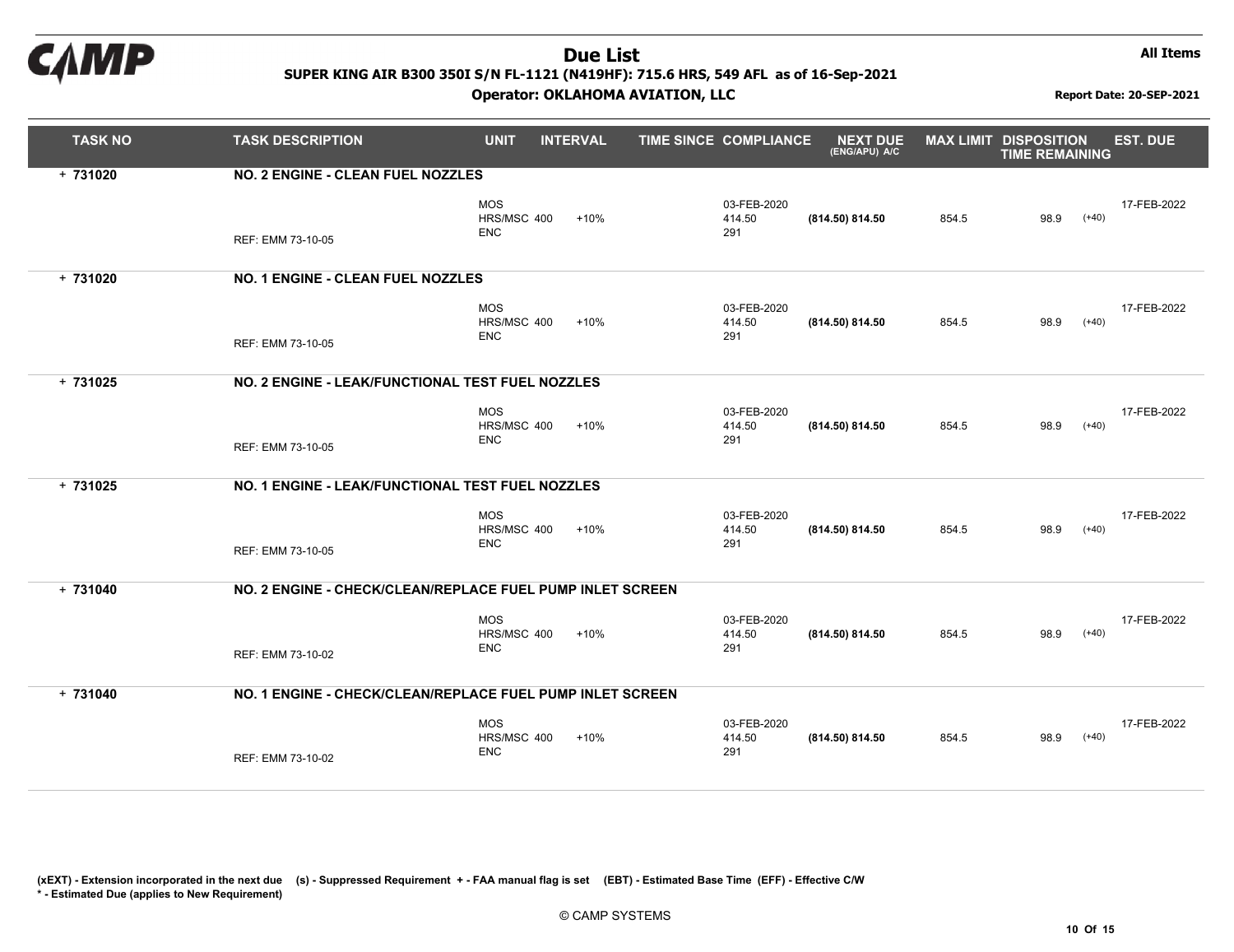

#### Operator: OKLAHOMA AVIATION, LLC Report Date: 20-SEP-2021

All Items

| <b>TASK NO</b> | <b>TASK DESCRIPTION</b>                                                         | <b>UNIT</b>                             | <b>INTERVAL</b> | TIME SINCE COMPLIANCE        | <b>NEXT DUE</b><br>(ENG/APU) A/C | <b>MAX LIMIT DISPOSITION</b> | <b>TIME REMAINING</b> | <b>EST. DUE</b> |
|----------------|---------------------------------------------------------------------------------|-----------------------------------------|-----------------|------------------------------|----------------------------------|------------------------------|-----------------------|-----------------|
| $+ 740020$     | NO. 2 ENGINE - CHECK IGNITION EXCITER FOR INSTALLATION AND CONDITION            |                                         |                 |                              |                                  |                              |                       |                 |
|                | REF: EMM 74-10-00                                                               | <b>MOS</b><br>HRS/MSC 400<br><b>ENC</b> | +10%/-10%       | 03-FEB-2020<br>414.50<br>291 | (814.50) 814.50                  | 854.5                        | 98.9<br>$(+40)$       | 17-FEB-2022     |
| $+740020$      | NO. 1 ENGINE - CHECK IGNITION EXCITER FOR INSTALLATION AND CONDITION            |                                         |                 |                              |                                  |                              |                       |                 |
|                | REF: EMM 74-10-00                                                               | <b>MOS</b><br>HRS/MSC 400<br><b>ENC</b> | +10%/-10%       | 03-FEB-2020<br>414.50<br>291 | (814.50) 814.50                  | 854.5                        | $(+40)$<br>98.9       | 17-FEB-2022     |
| $+ 740022$     | NO. 2 ENGINE - CHECK SPARK IGNITERS FOR CLEANLINESS AND EROSION. CHECK FUNCTION |                                         |                 |                              |                                  |                              |                       |                 |
|                | REF: See Workcard                                                               | <b>MOS</b><br>HRS/MSC 400<br><b>ENC</b> | +10%/-10%       | 03-FEB-2020<br>414.50<br>291 | (814.50) 814.50                  | 854.5                        | 98.9<br>$(+40)$       | 17-FEB-2022     |
| $+ 740022$     | NO. 1 ENGINE - CHECK SPARK IGNITERS FOR CLEANLINESS AND EROSION. CHECK FUNCTION |                                         |                 |                              |                                  |                              |                       |                 |
|                | REF: See Workcard                                                               | <b>MOS</b><br>HRS/MSC 400<br><b>ENC</b> | +10%/-10%       | 03-FEB-2020<br>414.50<br>291 | (814.50) 814.50                  | 854.5                        | $(+40)$<br>98.9       | 17-FEB-2022     |
| 740025         | NO. 2 ENGINE - CHECK IGNITION CABLES FOR CHAFING, WEAR AND INSTALLATION         |                                         |                 |                              |                                  |                              |                       |                 |
|                | REF: EMM 74-20-00                                                               | <b>MOS</b><br>HRS/MSC 400<br><b>ENC</b> | +10%/-10%       | 03-FEB-2020<br>414.50<br>291 | (814.50) 814.50                  | 854.5                        | $(+40)$<br>98.9       | 17-FEB-2022     |
| 740025         | NO. 1 ENGINE - CHECK IGNITION CABLES FOR CHAFING, WEAR AND INSTALLATION         |                                         |                 |                              |                                  |                              |                       |                 |
|                | REF: EMM 74-20-00                                                               | <b>MOS</b><br>HRS/MSC 400<br><b>ENC</b> | +10%/-10%       | 03-FEB-2020<br>414.50<br>291 | (814.50) 814.50                  | 854.5                        | 98.9<br>$(+40)$       | 17-FEB-2022     |

(xEXT) - Extension incorporated in the next due (s) - Suppressed Requirement +- FAA manual flag is set (EBT) - Estimated Base Time(EFF) - Effective C/W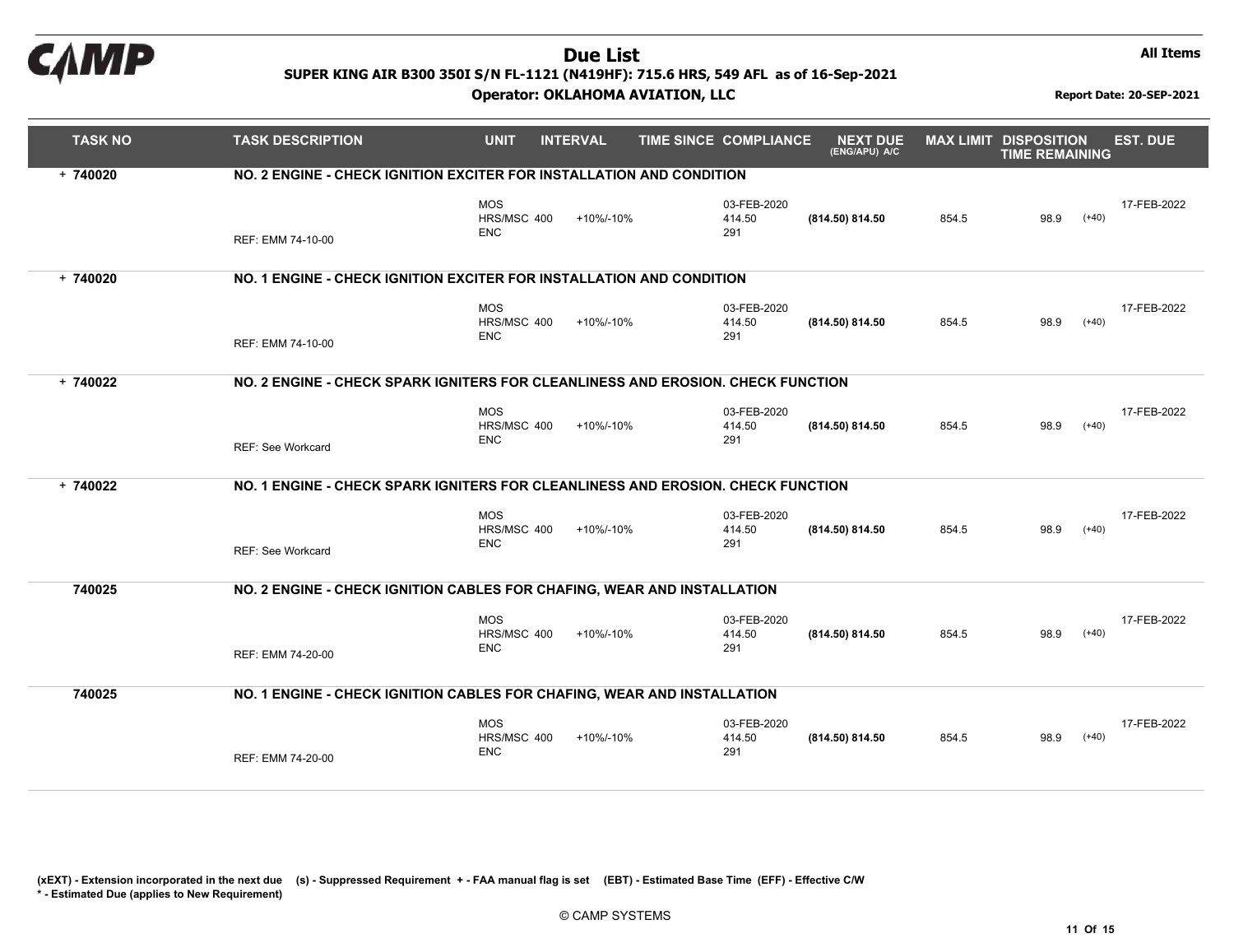

#### Operator: OKLAHOMA AVIATION, LLC Report Date: 20-SEP-2021

All Items

| <b>TASK NO</b> | <b>TASK DESCRIPTION</b>                                                           | <b>UNIT</b>                               | <b>INTERVAL</b> | TIME SINCE COMPLIANCE        | <b>NEXT DUE</b><br>(ENG/APU) A/C | <b>MAX LIMIT DISPOSITION</b> | <b>TIME REMAINING</b> |         | <b>EST. DUE</b>     |
|----------------|-----------------------------------------------------------------------------------|-------------------------------------------|-----------------|------------------------------|----------------------------------|------------------------------|-----------------------|---------|---------------------|
| $+ 790030$     | NO. 2 ENGINE - CONTINUITY CHECK MAGNETIC CHIP DETECTOR                            |                                           |                 |                              |                                  |                              |                       |         |                     |
|                | P/N: PN<br>S/N: SN-UNKNOWN<br>REF: EMM 72-10-00                                   | <b>MOS</b><br>HRS/MSC 400<br><b>ENC</b>   | $+10%$          | 03-FEB-2020<br>414.50<br>291 | (814.50) 814.50                  | 854.5                        | 98.9                  | $(+40)$ | 17-FEB-2022         |
|                |                                                                                   |                                           |                 |                              |                                  |                              |                       |         |                     |
| $+ 790030$     | NO. 1 ENGINE - CONTINUITY CHECK MAGNETIC CHIP DETECTOR                            |                                           |                 |                              |                                  |                              |                       |         |                     |
|                | $P/N$ : $PN$                                                                      | <b>MOS</b>                                |                 | 03-FEB-2020                  |                                  |                              |                       |         | 17-FEB-2022         |
|                | S/N: SN-UNKNOWN<br>REF: EMM 72-10-00                                              | HRS/MSC 400<br><b>ENC</b>                 | $+10%$          | 414.50<br>291                | (814.50) 814.50                  | 854.5                        | 98.9                  | $(+40)$ |                     |
| $+236000$      | INSPECT STATIC WICKS FOR DAMAGE AND SECURITY OF ATTACHMENT AND ELECTRICAL BONDING |                                           |                 |                              |                                  |                              |                       |         |                     |
|                |                                                                                   | 12<br><b>MOS</b><br>HRS/MSC               | $+1m/1m$        | 16-APR-2021<br>609           | 16-APR-2022                      | 16-MAY-2022                  | 208d                  |         | $(+30)$ 16-APR-2022 |
|                | REF: AMM 23-60-00                                                                 | <b>AFL</b>                                |                 | 438                          |                                  |                              |                       |         |                     |
| $+351014$      | <b>INSPECT PILOT CREW MASK</b>                                                    |                                           |                 |                              |                                  |                              |                       |         |                     |
|                | P/N: PN                                                                           | <b>MOS</b><br>12                          | $+1m/1m$        | 16-APR-2021                  | 16-APR-2022                      | 16-MAY-2022                  | 208d                  |         | $(+30)$ 16-APR-2022 |
|                | S/N: SN-UNKNOWN<br><b>REF: GENERIC NO REF</b>                                     | HRS/MSC<br><b>AFL</b>                     |                 | 609<br>438                   |                                  |                              |                       |         |                     |
| $+351016$      | <b>INSPECT CO-PILOT CREW MASK</b>                                                 |                                           |                 |                              |                                  |                              |                       |         |                     |
|                | $P/N$ : $PN$                                                                      | 12<br><b>MOS</b>                          | $+1m/1m$        | 16-APR-2021                  | 16-APR-2022                      | 16-MAY-2022                  | 208d                  |         | $(+30)$ 16-APR-2022 |
|                | S/N: SN-UNKNOWN<br>REF: See Workcard                                              | <b>HRS/MSC</b><br>AFL                     |                 | 609<br>438                   |                                  |                              |                       |         |                     |
| $+352131$      | <b>TEST CABIN MASKS</b>                                                           |                                           |                 |                              |                                  |                              |                       |         |                     |
|                | <b>REF: GENERIC NO REF</b>                                                        | 12<br>MOS<br><b>HRS/MSC</b><br><b>AFL</b> | $+1m/1m$        | 16-APR-2021<br>609<br>438    | 16-APR-2022                      | 16-MAY-2022                  | 208d                  |         | $(+30)$ 16-APR-2022 |
|                |                                                                                   |                                           |                 |                              |                                  |                              |                       |         |                     |

(xEXT) - Extension incorporated in the next due (s) - Suppressed Requirement +- FAA manual flag is set (EBT) - Estimated Base Time(EFF) - Effective C/W

\* - Estimated Due (applies to New Requirement)

© CAMP SYSTEMS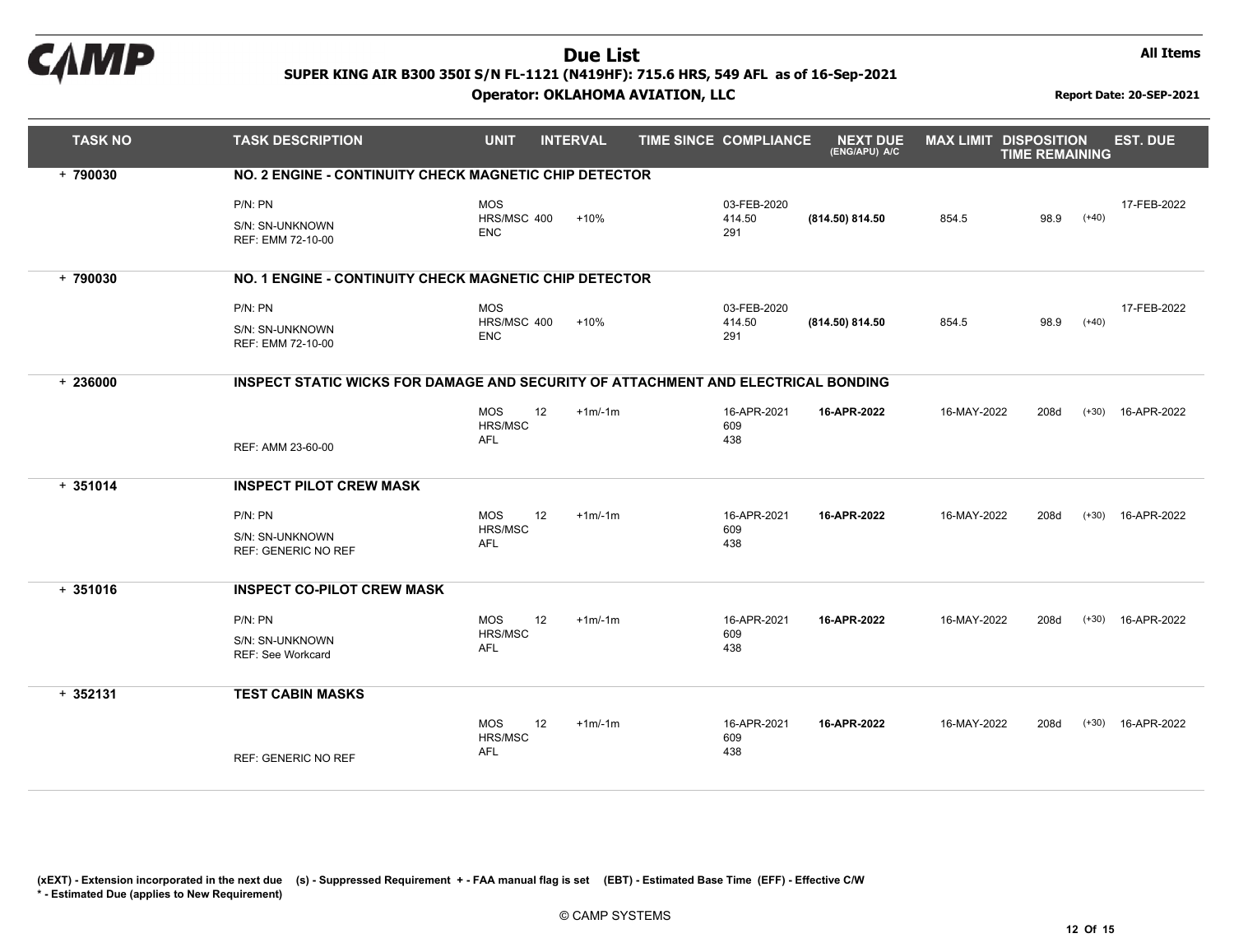

All Items

| <b>TASK NO</b> | <b>TASK DESCRIPTION</b>                   | <b>UNIT</b>                     | <b>INTERVAL</b> | TIME SINCE COMPLIANCE | <b>NEXT DUE</b><br>(ENG/APU) A/C | <b>MAX LIMIT DISPOSITION</b> | <b>TIME REMAINING</b> | <b>EST. DUE</b>     |
|----------------|-------------------------------------------|---------------------------------|-----------------|-----------------------|----------------------------------|------------------------------|-----------------------|---------------------|
| 613010         | NO. 1 PROPELLER - LUBRICATE PROPELLER     |                                 |                 |                       |                                  |                              |                       |                     |
|                |                                           | <b>MOS</b><br>12<br>HRS/MSC 400 |                 | 16-APR-2021<br>609    | 16-APR-2022<br>(1009) 1009       |                              | 208d<br>293.4         | 16-APR-2022         |
|                | REF: AMM 61-10-01                         |                                 |                 |                       |                                  |                              |                       |                     |
| 613010         | NO. 2 PROPELLER - LUBRICATE PROPELLER     |                                 |                 |                       |                                  |                              |                       |                     |
|                |                                           | 12<br><b>MOS</b><br>HRS/MSC 400 |                 | 16-APR-2021<br>609    | 16-APR-2022<br>(1009) 1009       |                              | 208d<br>293.4         | 16-APR-2022         |
|                | REF: AMM 61-10-01                         |                                 |                 |                       |                                  |                              |                       |                     |
| 614010         | NO. 1 PROPELLER - INSPECT PROPELLER       |                                 |                 |                       |                                  |                              |                       |                     |
|                |                                           | 12<br><b>MOS</b><br>HRS/MSC 400 |                 | 16-APR-2021<br>609    | 16-APR-2022<br>(1009) 1009       |                              | 208d<br>293.4         | 16-APR-2022         |
|                | <b>REF: GENERIC NO REF</b>                |                                 |                 |                       |                                  |                              |                       |                     |
| 614010         | NO. 2 PROPELLER - INSPECT PROPELLER       |                                 |                 |                       |                                  |                              |                       |                     |
|                |                                           | <b>MOS</b><br>12<br>HRS/MSC 400 |                 | 16-APR-2021<br>609    | 16-APR-2022<br>(1009) 1009       |                              | 208d<br>293.4         | 16-APR-2022         |
|                | <b>REF: GENERIC NO REF</b>                |                                 |                 |                       |                                  |                              |                       |                     |
| $+ 790040$     | NO. 2 ENGINE - BRIDGE CHECK CHIP DETECTOR |                                 |                 |                       |                                  |                              |                       |                     |
|                | P/N: PN                                   | 12<br>MOS                       | $+30d$          | 16-APR-2021           | 16-APR-2022                      | 16-MAY-2022                  | 208d                  | $(+30)$ 16-APR-2022 |
|                | S/N: SN-UNKNOWN<br>REF: EMM 72-10-00      | HRS/MSC 600<br><b>ENC</b>       | $+10%$          | 609<br>435            | (1209) 1209                      | 1269                         | 493.4                 | $(+60)$             |
| $+ 790040$     | NO. 1 ENGINE - BRIDGE CHECK CHIP DETECTOR |                                 |                 |                       |                                  |                              |                       |                     |
|                | P/N: PN                                   | <b>MOS</b><br>12                | $+30d$          | 16-APR-2021           | 16-APR-2022                      | 16-MAY-2022                  | 208d                  | $(+30)$ 16-APR-2022 |
|                | S/N: SN-UNKNOWN<br>REF: EMM 72-10-00      | HRS/MSC 600<br><b>ENC</b>       | $+10%$          | 609<br>435            | (1209) 1209                      | 1269                         | 493.4                 | $(+60)$             |
|                |                                           |                                 |                 |                       |                                  |                              |                       |                     |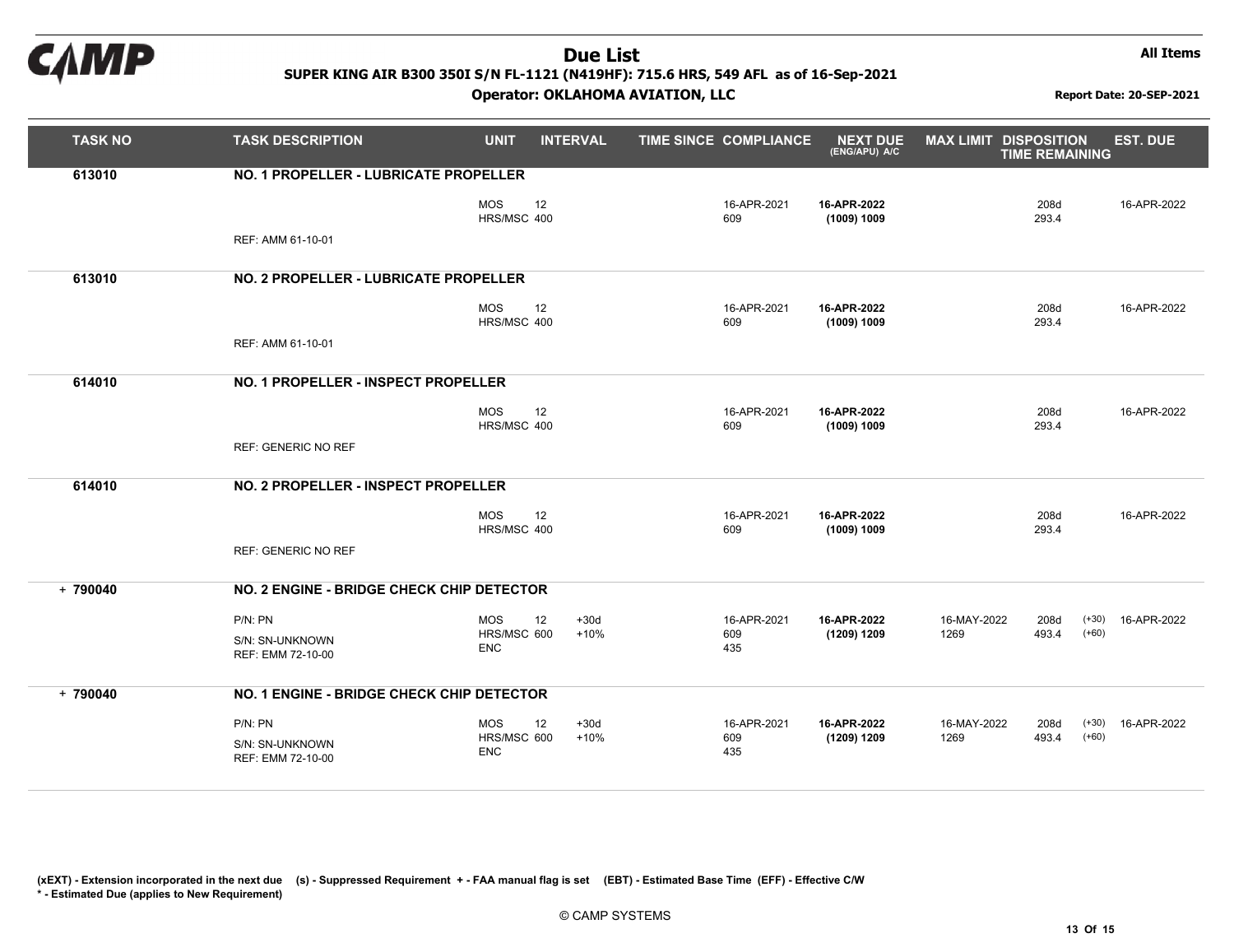

All Items

| <b>TASK NO</b> | <b>TASK DESCRIPTION</b>                                                    | <b>UNIT</b>                         | <b>INTERVAL</b> |                         | <b>TIME SINCE COMPLIANCE</b>              | <b>NEXT DUE</b><br>(ENG/APU) A/C | <b>MAX LIMIT DISPOSITION</b><br><b>TIME REMAINING</b> | <b>EST. DUE</b>        |
|----------------|----------------------------------------------------------------------------|-------------------------------------|-----------------|-------------------------|-------------------------------------------|----------------------------------|-------------------------------------------------------|------------------------|
| (G)(3)         | FAA 2021-05-17 PARA UPGRADE THE FDSA-6500 FIELD LOADABLE SOFTWARE          |                                     |                 |                         |                                           |                                  | <b>MANDATORY</b>                                      |                        |
|                | REF: AD                                                                    | <b>MOS</b><br>HRS/MSC<br><b>AFL</b> | 12              |                         | (EFF)                                     | 29-APR-2022                      | 221d                                                  | 29-APR-2022            |
| $+350005$      | <b>OXYGEN REGULATOR</b>                                                    |                                     |                 |                         |                                           |                                  | <b>OVERHAUL</b>                                       |                        |
| 35.030         | P/N: 803213-02<br>S/N: C17050256<br><b>REF: See Workcard</b>               | <b>MOS</b><br>HRS/MSC<br><b>AFL</b> | 60              | TSN:0<br>TSN:0<br>TSN:0 | 30-APR-2017<br>$\mathbf 0$<br>$\mathbf 0$ | 30-APR-2022                      | 222d                                                  | 30-APR-2022            |
| $+350106$      | <b>MANDATORY</b><br><b>HYDROSTATIC TEST OXYGEN CYLINDER</b>                |                                     |                 |                         |                                           |                                  |                                                       |                        |
| 35.010         | P/N: 101-384200-7<br>S/N: C17050653<br><b>REF: See Workcard</b>            | <b>MOS</b><br>HRS/MSC<br><b>AFL</b> | 60              |                         | 30-APR-2017<br>$\mathbf 0$<br>$\pmb{0}$   | 30-APR-2022                      | 222d                                                  | 30-APR-2022            |
| $+ 515100$     | INSPECT WING CENTER SECTION UPPER SURFACE BONDED PANEL SKIN                |                                     |                 |                         |                                           |                                  |                                                       |                        |
| 51.060         | REF: AMM 51-00-00                                                          | <b>MOS</b><br>HRS/MSC<br><b>AFL</b> | 18<br>$+1m/1m$  |                         | 20-NOV-2020<br>511.70<br>368              | 20-MAY-2022                      | 20-JUN-2022<br>242d                                   | $(+31)$<br>20-MAY-2022 |
| $+260121$      | <b>MANDATORY</b><br><b>HYDROSTATIC TEST NO. 1 ENGINE FIRE EXTINGUISHER</b> |                                     |                 |                         |                                           |                                  |                                                       |                        |
| 26.010         | P/N: 30301102<br>S/N: 75450B1<br><b>REF: See Workcard</b>                  | <b>MOS</b><br>HRS/MSC<br>AFL        | 60              |                         | 27-MAY-2017<br>$\pmb{0}$<br>$\mathbf 0$   | 27-MAY-2022                      | 249d                                                  | 27-MAY-2022            |
| $+260621$      | <b>HYDROSTATIC TEST NO. 2 ENGINE FIRE EXTINGUISHER</b>                     |                                     |                 |                         |                                           |                                  | <b>MANDATORY</b>                                      |                        |
| 26.020         | P/N: 30301102<br>S/N: 75467B1<br><b>REF: See Workcard</b>                  | <b>MOS</b><br>HRS/MSC<br><b>AFL</b> | 60              |                         | 27-MAY-2017<br>0<br>$\mathbf 0$           | 27-MAY-2022                      | 249d                                                  | 27-MAY-2022            |

(xEXT) - Extension incorporated in the next due (s) - Suppressed Requirement +- FAA manual flag is set (EBT) - Estimated Base Time(EFF) - Effective C/W